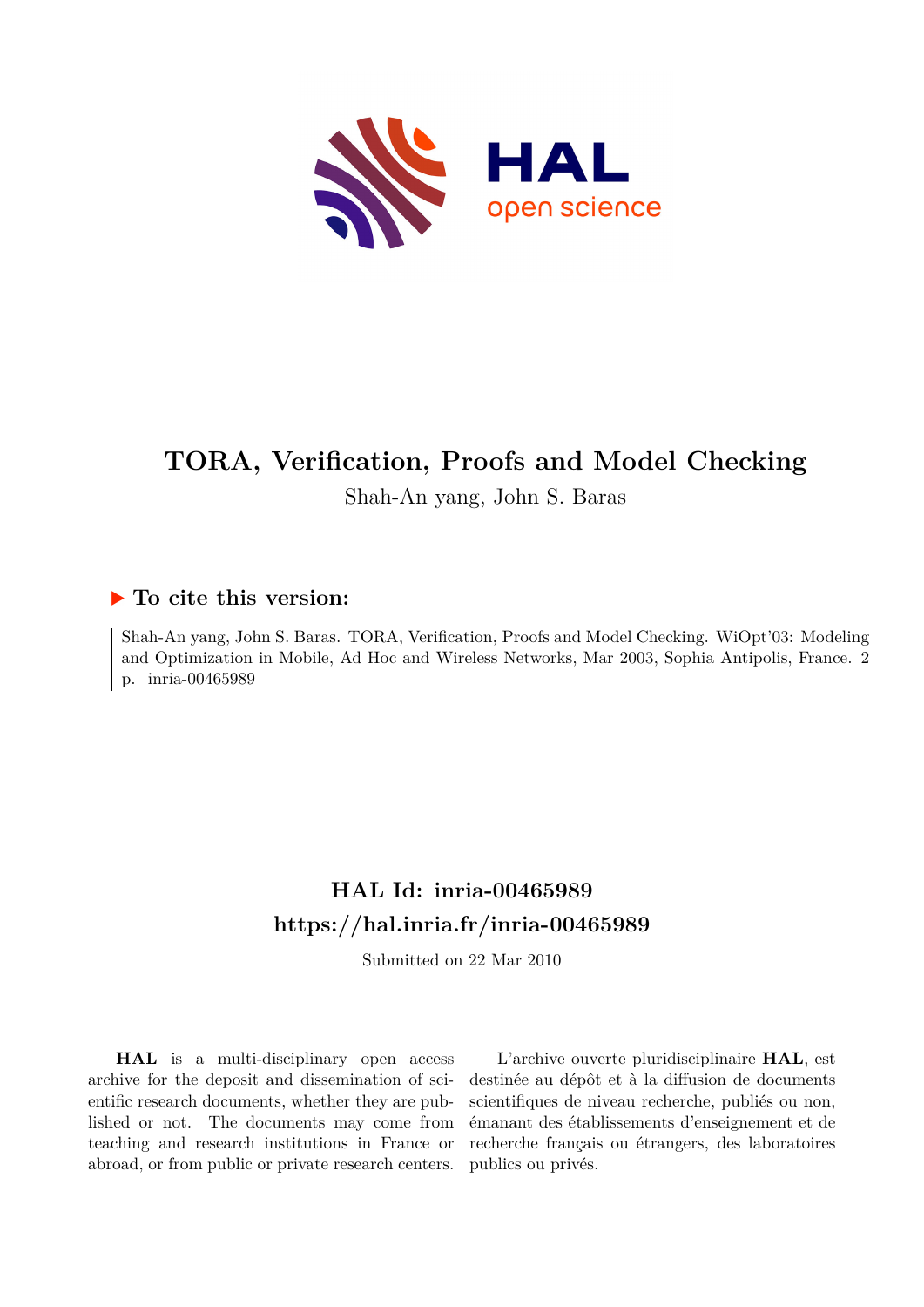### TORA, Verification, Proofs and Model Checking

Shah-An Yang and John S. Baras Department of Electrical and Computer Engineering and the Institute for Systems Research University of Maryland, College Park, MD 20742, USA

#### **EXTENDED ABSTRACT**

Routing protocols for mobile adhoc networks (MANET) are one of the most essential components of such networks; the other being media access control (MAC) protocols. Unfortunately most existing routing protocols for MANETs are so complex that the investigation of their properties, weaknesses and performance cannot be done analytically (at least using conventional analytic methods); instead simulations have become the typical means of analyzing their properties and performance. This is an unfortunate state of affairs for such an important networking component. In this paper we develop a different means for analyzing the properties and performance of routing protocols for MANETs based on methods and techniques from formal specifications [3] and associated formal means for proof and validation. The aim isto develop rigorous proofs and tools for performance checking and analysis. The primary goal of this type of research is to develop a way to automatically check a specification for correctness and liveness properties. A secondary, but equally important role is the development of automatic tools for ameliorating discovered weaknesses and for designing such routing protocols so as to satisfy prespecified properties and performance.

In this paper we use rigorous mathematical proof and model checking to verify the correctness of the Temporally Oriented Routing Algorithm [1] (TORA), which is a MANET routing algorithm (protocol). The main difficulty in applying any automated formal methods is exponential state space explosion. Formal methods have been applied successfully to protocols where the number of states is clearly finite. TORA has an infinite number of states, though there is a structure to the state space that makes it simpler than the general problem.

TORA derives from a class of link reversal algorithms referred to as the Gafni-Bertsekas (GB) algorithms [2]. Any algorithm of this class exhibits certain desirable properties, but TORA falls outside this class of algorithms. For example, while all GB algorithms are path independent, TORA is not, meaning the set of final heights is not entirely determined by the initial conditions. Also, unlike the GB algorithms, the number of reversals depends on the ordering of events. While many properties from the GB algorithms are lost, TORA should still always converge in a finite period of time. Establishing this formally is one of the results of this paper.

The heights used in TORA are based on time (temporally oriented heights), and therefore they are always globally the greatest heights in the network. This can improve the performance over other link reversal algorithms of the GB class. Consider the case of ordinary partial reversal algorithms and consider a chain of nodes where the heights are ordered completely backwards with respect to the location of the destination. In the case of TORA, the local minimum at the end of the chain would define a new globally highest reference level. The nodes in the chain upstream of TORA would then have room to increase their heights without exceeding the new globally highest node. In the case of nontemporally oriented heights, this is not the case and a large number of "oscillators" are necessary before all the heights converge.

Another difference between the GB algorithms and TORA is behavior under network partition. In GB algorithms the heights (the distance metric associated with each node) grow unboundedly under partition. In practice, this causes unproductive traffic to continually propagate. TORA includes a partition detection mechanism to prevent this as well as mechanisms for reactivating a node once it has been deactivated. TORA also features some performance improvements over the original GB algorithms. While a proof of correctness and convergence properties for the GB algorithms exists, TORA may fail to converge under some very special conditions involving changes in topology and link requests.

We attempt to verify the properties of TORA using two tools from verification: model checking and proof by hand. The hand proofs establish properties of TORA in an unpartitioned network under static topology, but do not reveal its behavior under partition. For this, we resort to model checking. Since TORA has infinite states even in finite networks, we had to perform state space reduction. We use the technique of weakening of the specification by introducing supplemental nondeterministic state transitions into the finite automaton model of the algorithm in order to reduce states that could not be reduced by any obvious method. Additionally, we examine the problem of generating topologies for modeling mobile ad-hoc networks and explore other state space reduction methods, including the exploitation of network symmetries by using graph automorphisms.

As a descendant of the simpler Gafni-Bertsekas (GB) algorithms, TORA has enough in common with the GB algorithms that it is possible to prove that TORA converges in fixed, connected networks when the destination is included with a similar proof. Convergence in this case differs from